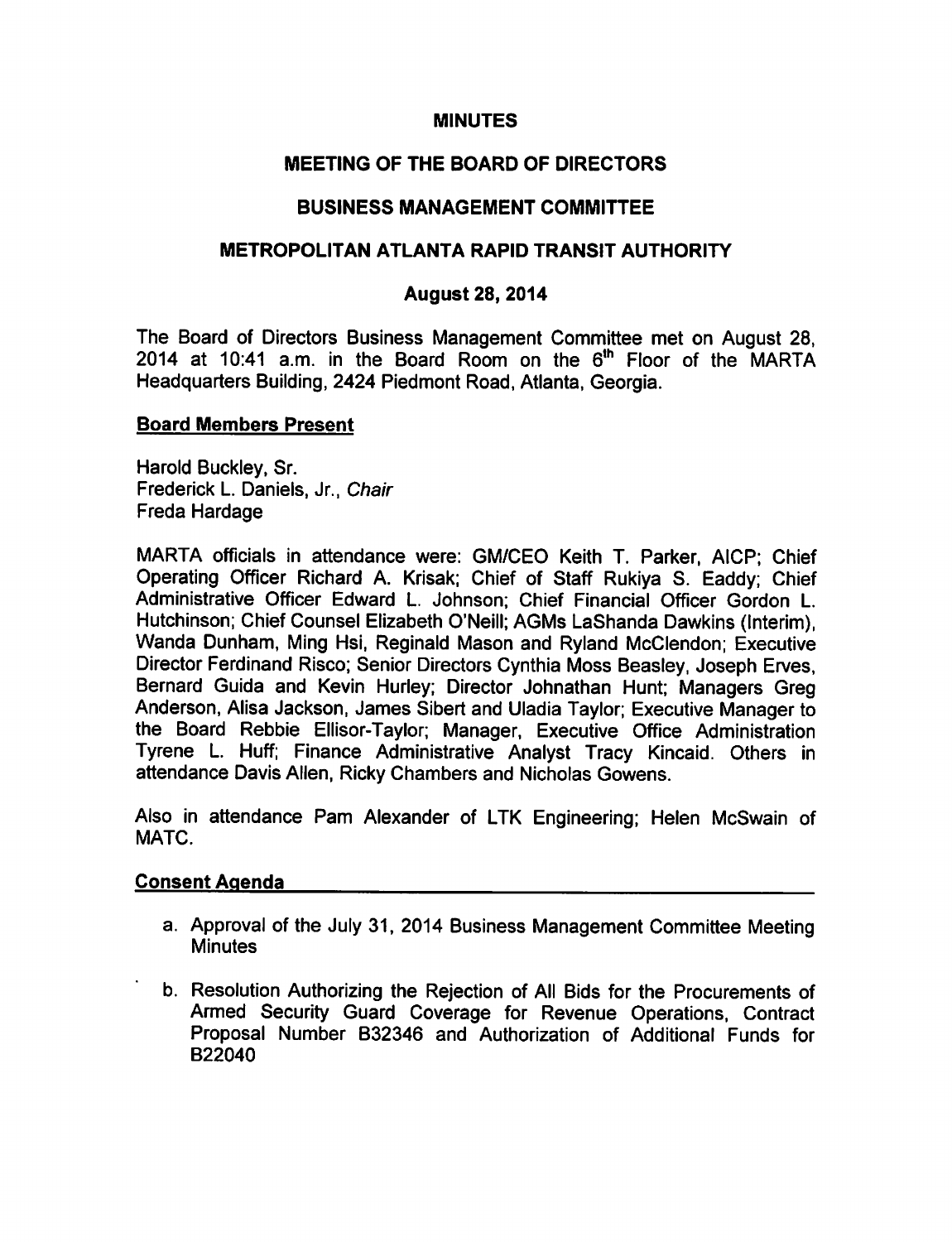On motion by Mrs. Hardage seconded by Mr. Buckley, the Consent Agenda was unanimously approved by a vote of  $3$  to 0, with  $3$  members present.

### Individual Agenda

# Resolution Authorizing Award of a Contract for Employee Assistance Program (EAP). RFP P31746

Mrs. Dawkins presented this resolution for Board of Directors' approval authorizing the General Manager/CEO or his delegate to enter into a contract with Humana for Employee Assistance Program (EAP).

Mr. Daniels asked what firm previously held the contract.

Mrs. Dawkins said Cameron & Associates.

On motion by Mr. Buckley seconded by Mrs. Hardage, the resolution was unanimously approved by a vote of 3 to 0, with 3 members present.

### Resolution Authorizing Additional Retiree Payment by the MARTA ATU Local 732 Employees Retirement Plan

Mrs. O'Neill presented this resolution for Board of Directors' approval authorizing members of the Retirement Allowance Committee (MARTA/ATU Local 732 Employees Retirement Plan) to provide a one-time additional payment of \$1,000 to each Retiree who retired before March 26, 2001 and a one-time payment of \$500 to each Retiree who retired on or after March 26, 2001.

Mr. Daniels asked what it is the rationale.

Mrs. O'Neill said it has been eight years since an additional payment have been made to Retirees. There is no entitlement. Each time this is done, however, there has to be an actuarial analysis.

On motion by Mr. Buckley seconded by Mrs. Hardage, the resolution was unanimously approved by a vote of 3 to 0, with 3 members present.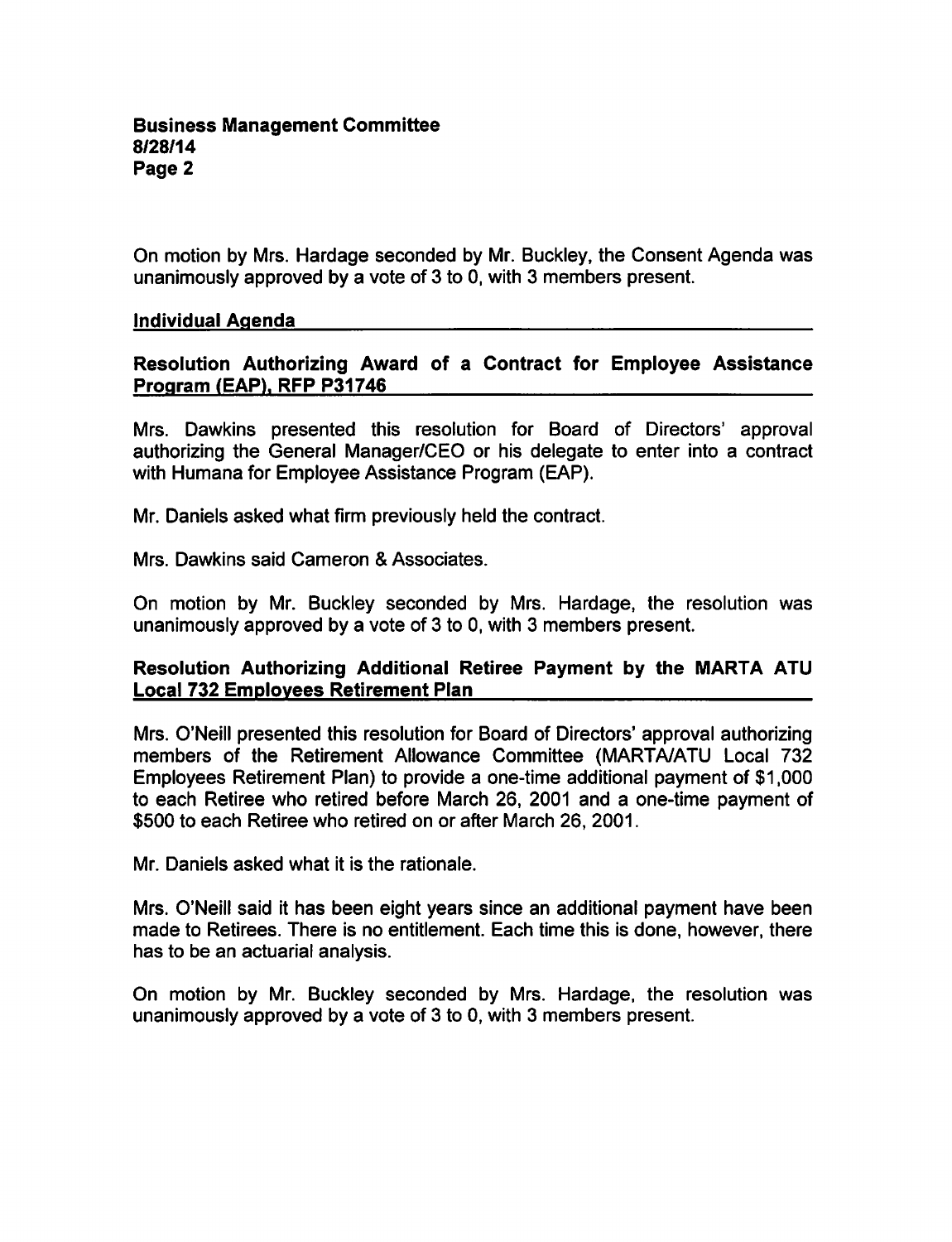# Briefing - Bond Counsel Services Contract. RFP P31150

Mr. Hurley briefed the Committee on the Bond Counsel Services Contract, RFP P31150.

### RFP Development

- Developed by a cross-functional team from Finance, Contracts and Procurement, Legal Services and Department of Diversity and Equal **Opportunity**
- Inclusive of Contract Conditions, Statement of Work, DBE Goal, Technical Evaluation Plan and Pricing Evaluation Plan
- RFP is for sole bond counsel with DBE participation in the nature of a subcontractor; the solicitation was not for co-counsel

# RFP Distribution

- RFP was advertised extensively
- 20 firms received the RFP and nine (9) proposals were submitted, including a proposal from Golden, Holley & James (GHJ)

# Vendor Selection Process

- Six (6) month review by cross-functional selection team
	- Technical Evaluation
	- Three (3) Firms short listed for interviews
	- Pricing Evaluation
	- Best and Final Offers
	- Reference Checks
	- DBE Participation
	- Holland and Knight (H&K) recommended for Bond Counsel contract

# DBE Participation Rate

- Department of Diversity and Equal Opportunity set a 10% DBE Goal
	- Prior Contract had no DBE Goal
	- There were no certified DBE Bond Counsel firms at the time
	- Rate was set to encourage further development of certified Bond Counsel DBE firms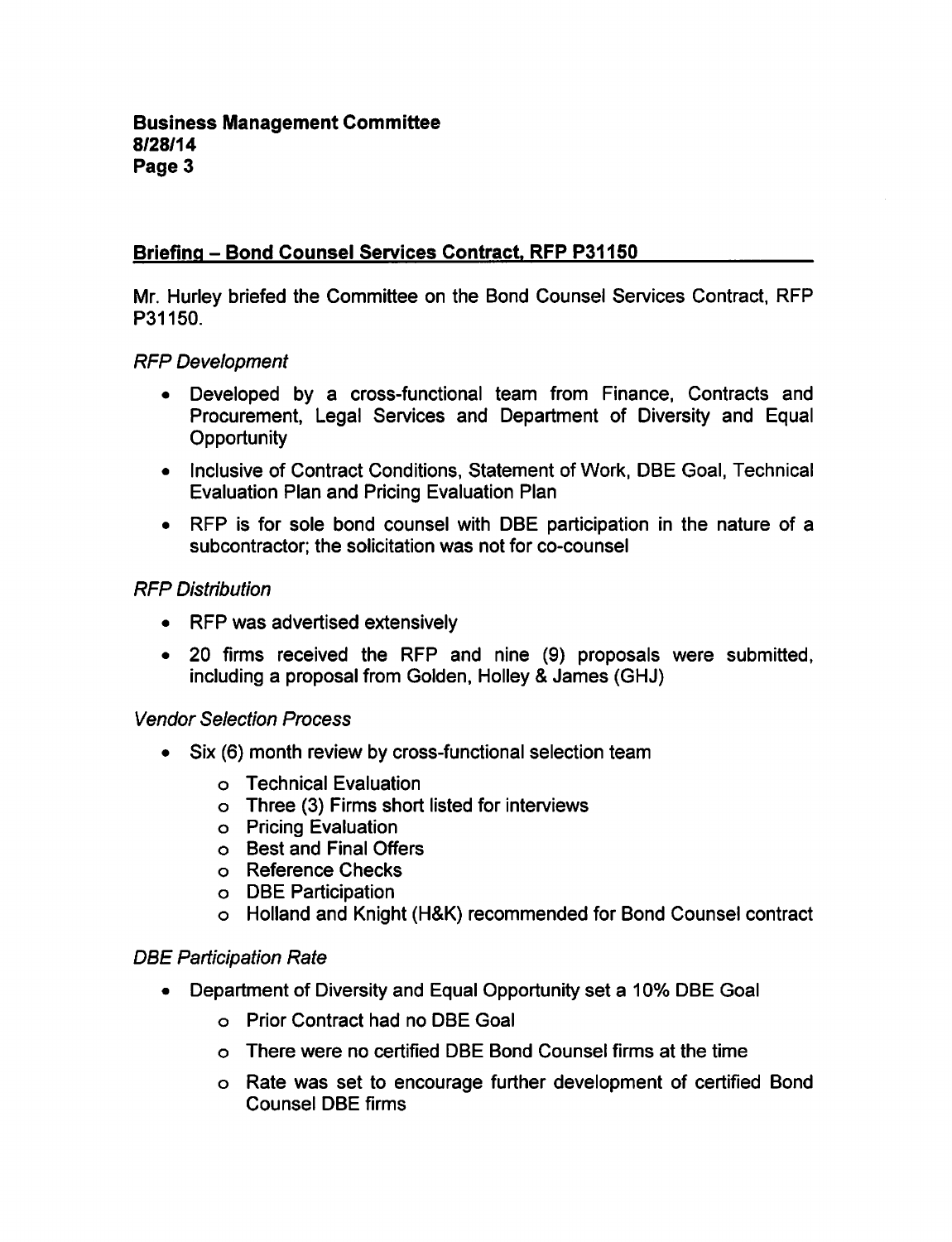H&K agreed to meet the established DBE goal with best efforts to exceed the goal

# DBE Assignment

- H&K reviewed DBE law firms with financial experience to mentor to increase Bond Counsel experience
- GHJ became a certified DBE during the RFP process
	- GHJ was presented to H&K as certified firm that could be used to satisfy the DBE Goal
- H&K discussed with GHJ to act as sub-contractor for DBE Bond Counsel services should H&K's status as recommended vendor be confirmed with a contract award

# Board Review

- Resolution to award the Bond Counsel Services contract was approved at the July 31 Business Management Committee meeting
- Final approval was delayed during the August 7 Full Board meeting until the Board could fully understand DBE concerns
- Items of concern/assertions made by GHJ
	- DBE Participation Rate is too low for malpractice insurance
		- $\blacksquare$ The work required from the DBE firms does not include legal opinions
		- The Prime (H&K) assumes all risk related to malpractice or other liability
		- GHJ did not question the DBE participation rate when they were evaluated as a bidder for the role of the Prime
	- GHJ worked for MARTA in the past at 35% rate
		- $\blacksquare$ GHJ has not been employed by MARTA directly, but worked as a sub to MARTA's Disclosure Counsel over eight (8) years ago with limited work scope
		- $\blacksquare$  The firm was not GHJ at the time the principal who performed the work in prior years is not currently a principal at GHJ
	- Claim of loss of "Red Book" prestige